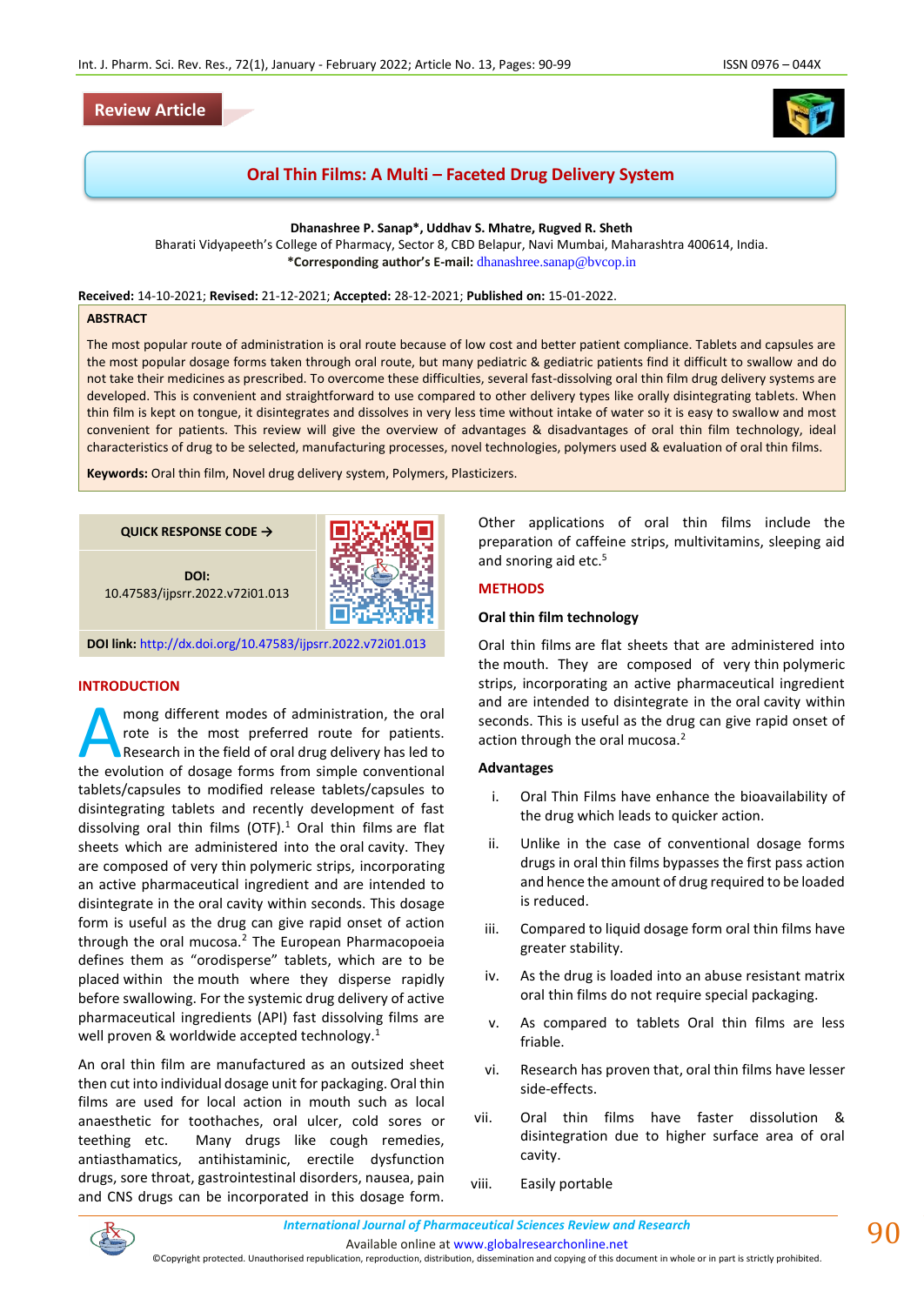ix. Can be used to give drugs in a non-invasive manner for e.g., Delivery of Opioids through the Sublingual or buccal route to reduce the need of invasive means like parenteral injections.<sup>22</sup>

#### **Clinical Advantages**

- i. As oral thin films are given by oral route their administration is easy as it employs the oral route.
- ii. In paediatric and geriatric patients the risk of choking or suffocation is reduced.
- iii. Oral Thin Films are a better alternative for patients with nausea.
- iv. Oral Thin Films do not required to be swallowed with water.

#### **Market Advantages**

- i. This novel drug delivery system presents pharmaceutical companies with patents on the verge of expiration to increase their revenue cycles.
- ii. OTFs dissuade the misuse, tampering and abuse related to some prescribed drugs because the film is loaded with an exact amount of drug.
- iii. The oral thin films market is currently in its embryonic stages and limited only to certain over the counter drugs available within the American, Japanese and EU Markets. Thus, researches and corporations have a great scope in formulating drugs that haven't been previously formulated into OTFs and developing newer and cheaper technologies.

iv. In India, per Indian demographics for 2017 roughly 13.39% of the population are senior citizens while 45.7% are children. Thus, Indian investors have a good consumer range and this technology is inchoate in our country

#### **Disadvantages**

- i. A significant manufacturing difficulty that confronts manufactures is that the drying time required for the OTFs. Since thermolabile drugs prohibit the utilization of hot air ovens and high temperatures, it takes each day for the films to dry at room temperature thereby reducing the production rate.
- ii. As the films are highly hygroscopic and tend to lose stability in environments having high relative humidity.
- iii. In oral thin films it is difficult to achieve uniformity of dosage.
- iv. Drugs which are unstable at the buccal pH or irritate the mouth mucosa cannot be formulated into thin films.
- v. The co-administration of multiple drugs remains to be a challenge because the dissolution time is affected $3$
- vi. Drug with small dose requirement can only be administered.<sup>5</sup>
- vii. Taste masking is required for bitter taste drugs.
- viii. Special packaging is required for OTFs, so as to protect it from water.<sup>1</sup>

| Sr no. | <b>Category of drug</b>                               | Name of drug                   | <b>Marketed name</b>               | <b>Manufacturer</b>                                         | <b>Strength</b>                  | Reference |
|--------|-------------------------------------------------------|--------------------------------|------------------------------------|-------------------------------------------------------------|----------------------------------|-----------|
| 1.     | 5-HT agonist                                          | Zolmitriptan                   | Zolmitriptan rapidfilm             | Labtec                                                      | $2.5mg$ , 5mg                    | [6]       |
| 2.     | Antiemetic<br>(5HT <sub>3</sub> receptor)<br>blocker) | Ondansetron                    | Setofilm                           | Labtec Gmb H                                                | 4mg, 8mg                         | $[13]$    |
| 3.     |                                                       |                                | Zuplenz                            | Galena Biopharma                                            | 4mg, 8mg                         | $[12]$    |
| 4.     |                                                       |                                | Zofran                             | <b>GSK</b>                                                  | 8 <sub>mg</sub>                  | [6]       |
| 5.     | Schedule IV drug                                      | Phentamine citrate             | <b>Onsolis</b>                     | Midpharma,<br><b>Bio Delivery Sciences</b><br>International | 2 mg, 4mg 6mg,<br>8 mg and 12 mg | [8]       |
| 6.     | <b>Mouth Freshner</b>                                 | Cool mint                      | Listerine cool mint<br>pocket paks | Pfizer, Inc.                                                |                                  | $[12]$    |
| 7.     | Antihistamines H <sub>1</sub>                         | Diphenyhydramine               | Benadryl                           | Pfizer                                                      | 12.5, 25 mg                      | $[12]$    |
| 8.     | Antagonist                                            | <b>HCL</b>                     | <b>Triaminic</b>                   | <b>Novartis</b>                                             | 12.5mg                           | $[12]$    |
| 9.     | Homogalaturonan                                       | Methanol/<br>Pectin            | Orajel                             | Del                                                         | 2mg/30mg                         | $[12]$    |
| 10.    | Antitussives                                          | Dextromethorphan<br><b>HBR</b> | Theraflu                           | <b>Novartis</b>                                             | 15 <sub>mg</sub>                 | $[12]$    |
| 11.    | <b>Nasal</b><br>decongestants                         | Phenylephrine                  | <b>Sudafed PE</b>                  | <b>Wolters Kluwer</b><br>Health, Inc.                       | 10 <sub>mg</sub>                 | $[12]$    |
| 12.    | Local anesthetic                                      | Benzocaine/metha<br>nol        | Chloraseptic                       | Prestige                                                    | 3mg/3mg                          | $[12]$    |

# **Oral thin film marketed products**



Available online a[t www.globalresearchonline.net](http://www.globalresearchonline.net/)

©Copyright protected. Unauthorised republication, reproduction, distribution, dissemination and copying of this document in whole or in part is strictly prohibited.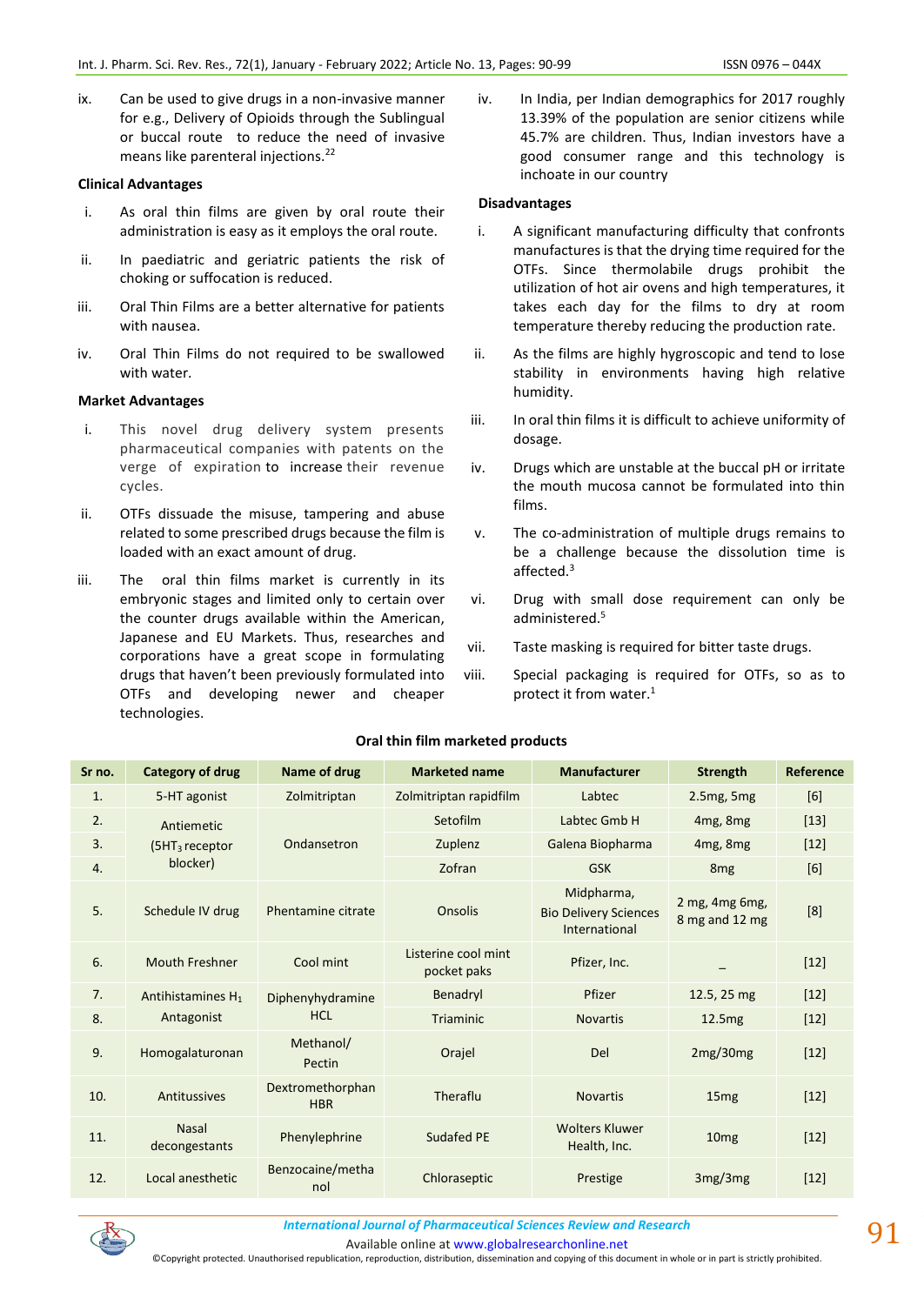| 13. | Cough suppressant             | Methanol          | <b>Suppress</b>        | Innozen, Inc.                     | 2.5mg                                      | $[12]$ |
|-----|-------------------------------|-------------------|------------------------|-----------------------------------|--------------------------------------------|--------|
| 14. | <b>GIT agent</b>              | Simethicone       | Gas-X                  | <b>Novartis</b>                   | 62.5 <sub>mg</sub>                         | $[12]$ |
| 15. | <b>Nasal</b><br>decongestants | Phenylephrine HCl | Nasal decongestant     | Pfizer                            | 10 <sub>mg</sub>                           | $[12]$ |
| 16. | <b>Benzodiazepines</b>        | Clonazepam        | <b>Klonopin Wafers</b> | Solvay<br>Pharmaceuticals         | $0.125$ mg,<br>0.25mg, 0.5<br>mg, 1mg, 2mg | $[12]$ |
| 17. | <b>CNS</b> stimulant          | Amphetamine       | KP106                  | MonoSol Rx and<br><b>KemPharm</b> | 5 <sub>mg</sub>                            | [6]    |
| 18. | <b>Stimulants</b>             | Caffeine          | Caffeine films         | Dow chemical<br>company           | 50 <sub>mg</sub>                           | $[1]$  |

# **Ideal characteristics of a drug to be selected for oral thin film**

- The drug should be pleasant in taste.
- The drug having dose up to 40 mg is selected.
- The drugs having smaller or moderate molecular weight are preferred.
- The drugs having better stability and solubility in water & saliva are selected.
- It should not completely ionized at the pH of oral cavity.
- The drugs should permeate through the oral mucosal membrane.<sup>1</sup>
- Not require water to swallow, but it should dissolve or disintegrate in the mouth in few seconds.
- Drugs having pleasant mouth feel are selected.
- The drug should be compatible with flavour masking.
- Drugs should exhibit low sensitivity to environmental conditions such as temperature and humidity.

# After oral administration the drug should leave minimum or no residue in the mouth.<sup>2</sup>



**Figure 1:** Special features of Oral thin film

# **Manufacturing Methods**

#### **Conventional approaches**

To manufacture the fast dissolving oral films, following methods are generally used:-

- 1. Solvent casting method
- 2. Hot melt extrusion
- 3. Semi-solid casting
- 4. Rolling method
- 5. Solid dispersion extrusion

# **Solvent casting method**

The current most preferred manufacturing process for fabrication of oral thin films is the solvent casting method. In this method, both water-soluble polymer and plasticizer are dissolved in distilled water. The solution is stirred up for 2 hour with the help of magnetic stirrer and kept aside to remove all the air bubbles entrapped. Meanwhile, the excipients and API are dissolved and stirred well for 30 minutes, after the completion of stirring both the solutions are mixed together. Finally, the solution is cast on a flat surface suitable for shaping a film. The film is dried and carefully removed. $1$  The same technique of solvent casting was adopted in fabrication of an abuse deterrent and microemulsion-based sublingual film of buprenorphine hydrochloride for breakthrough pain management.<sup>21</sup>

# **Hot melt extrusion**

This method is commonly used for the preparation of granules, extended-release tablets, transdermal and transmucosal drug delivery system. Processing of films by this system , involves shaping a polymer into a movie via the heating process instead of through the normal solvent casting technique. The equipment used for hot melt extrusion consists of extruder, downstream auxiliary equipment and monitoring tools. Extruder is composed of a feeding hopper barrel, screw, die, screw-driving unit and heating/cooling device. Producing thin films for transdermal/transmucosal drug delivery and wound care are via film casting using aqueous or organic solvents.<sup>3</sup>



<sup>©</sup>Copyright protected. Unauthorised republication, reproduction, distribution, dissemination and copying of this document in whole or in part is strictly prohibited.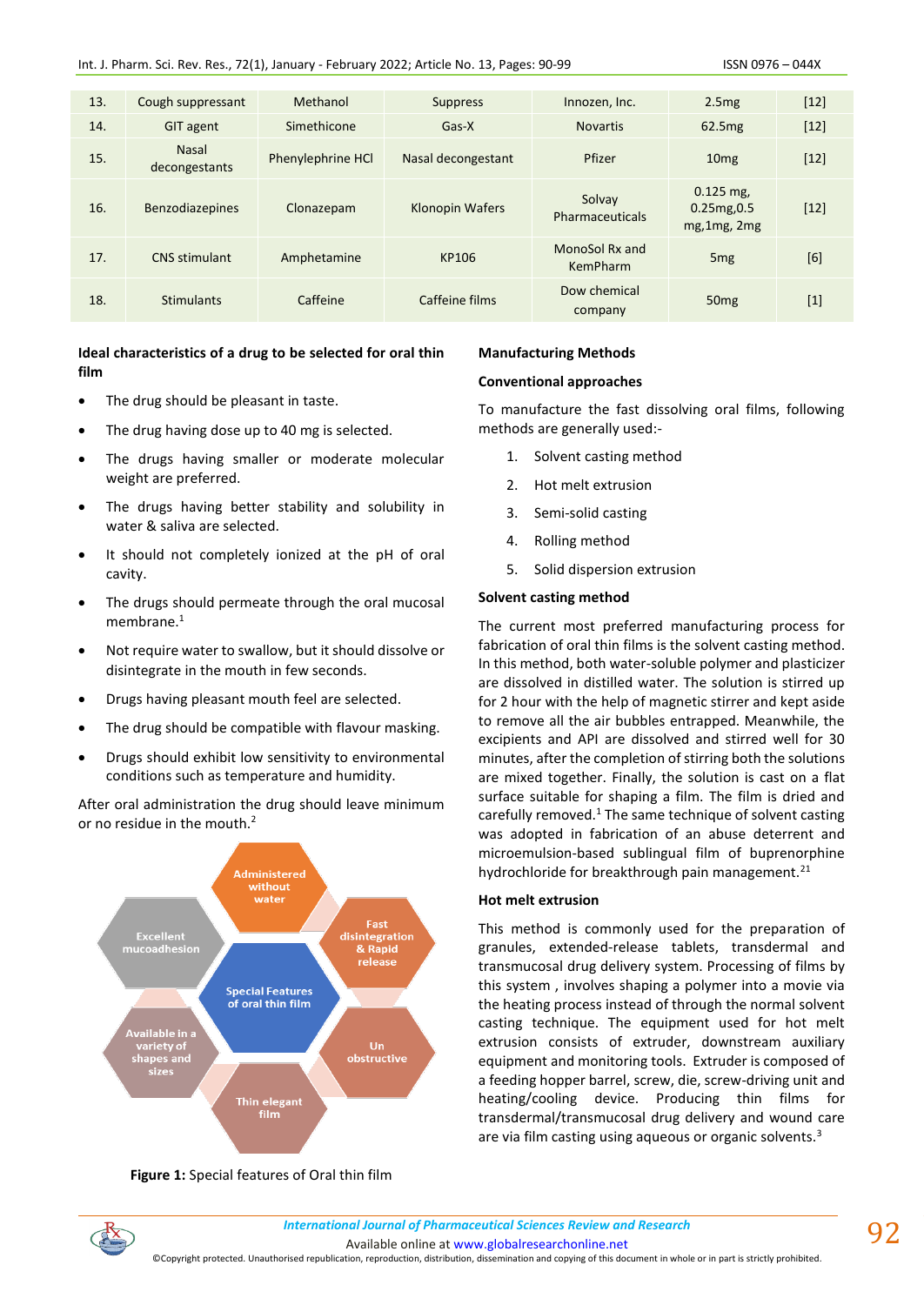#### **Semisolid casting**

In this method, water-insoluble polymer is used. A solution of insoluble polymer is prepared in ammonia and in sodium hydroxide. The two solutions are mixed with an appropriate amount of plasticizer to form a gel-like solution. This gel-like solution is applied to thermoregulated drums to form thin films or ribbons. 1:4 is the ratio maintained between the amounts of acid insoluble polymer to the film forming polymer. Various acid insoluble polymers are cellulose acetate phthalate, cellulose acetate butyrate, etc.<sup>3</sup>

#### **Rolling Method**

In this method, the drug is rolled with solvents & a carrier. A solution or suspension with film forming polymer is prepared and subjected to a roller. The solution or suspension should have specific rheological consideration. $1$  Solvents mainly used in this method are the water and mixture of water and alcohol. By the means of high shear processor, API and other excipients are dissolved in small portion of aqueous solvent. Watersoluble hydrocolloids are dissolved in water to form a smooth, viscous solution.. The resulting solution or suspension is used to make the film with the help of rollers<sup>2</sup>

A specific amount of solution is fed into pan through second metering pump. The metering roller determined thickness of film. The film is finally formed on substrate and carries away by the support roller. The wet film is dried by using controlled bottom drying. Finally, the obtained film is cut in to the desired shapes and sizes.<sup>5</sup>



Figure 2: Rolling Method<sup>5</sup>

#### **Solid dispersion extrusion**

It involves the dispersion of two or more active ingredients in an inert carrier in the presence of amorphous hydrophilic polymers in solid state. The drug or API is firstly dissolved in a suitable liquid solvent and then this solution is incorporated in melt of PEG below 70°C. The selected solvent or drug could not be miscible in melted PEG. Solid dispersions are then shaped into films by means of dies.<sup>5</sup>

# **Novel technologies**

#### **Printing technologies**

Novel technologies such as 3D printing could be used for manufacturing polymeric thin films. It could potentially be a platform for producing the dosage forms beneficial to the individual patient. This could possibly help in creating customized medicine for each patient. The printing technologies are gaining popularity because of its flexibility and cost-effectiveness.<sup>8</sup> The examples include the use of off-the-shelf consumer inkjet printers in which drugloaded inks are deposited to yield accurately dosed units of pharmaceutical ingredients. The inkjet printing was used for printing of active pharmaceutical ingredient on different substrate, whereas the flexographic printing was employed to coat the drug loaded substrate with a polymeric thin film.<sup>8</sup>

Regardless of the various types of printing technique used, all of them contribute to producing a film with more homogeneous distribution and accurate dosage of the drug throughout the films.<sup>8</sup> To summarize, printing a drug on dosage form is the latest intervention for film preparation and it has become a powerful tool to manufacture dosage form with excellent uniformity, speed-ability, and stability.8



Available online a[t www.globalresearchonline.net](http://www.globalresearchonline.net/)

©Copyright protected. Unauthorised republication, reproduction, distribution, dissemination and copying of this document in whole or in part is strictly prohibited.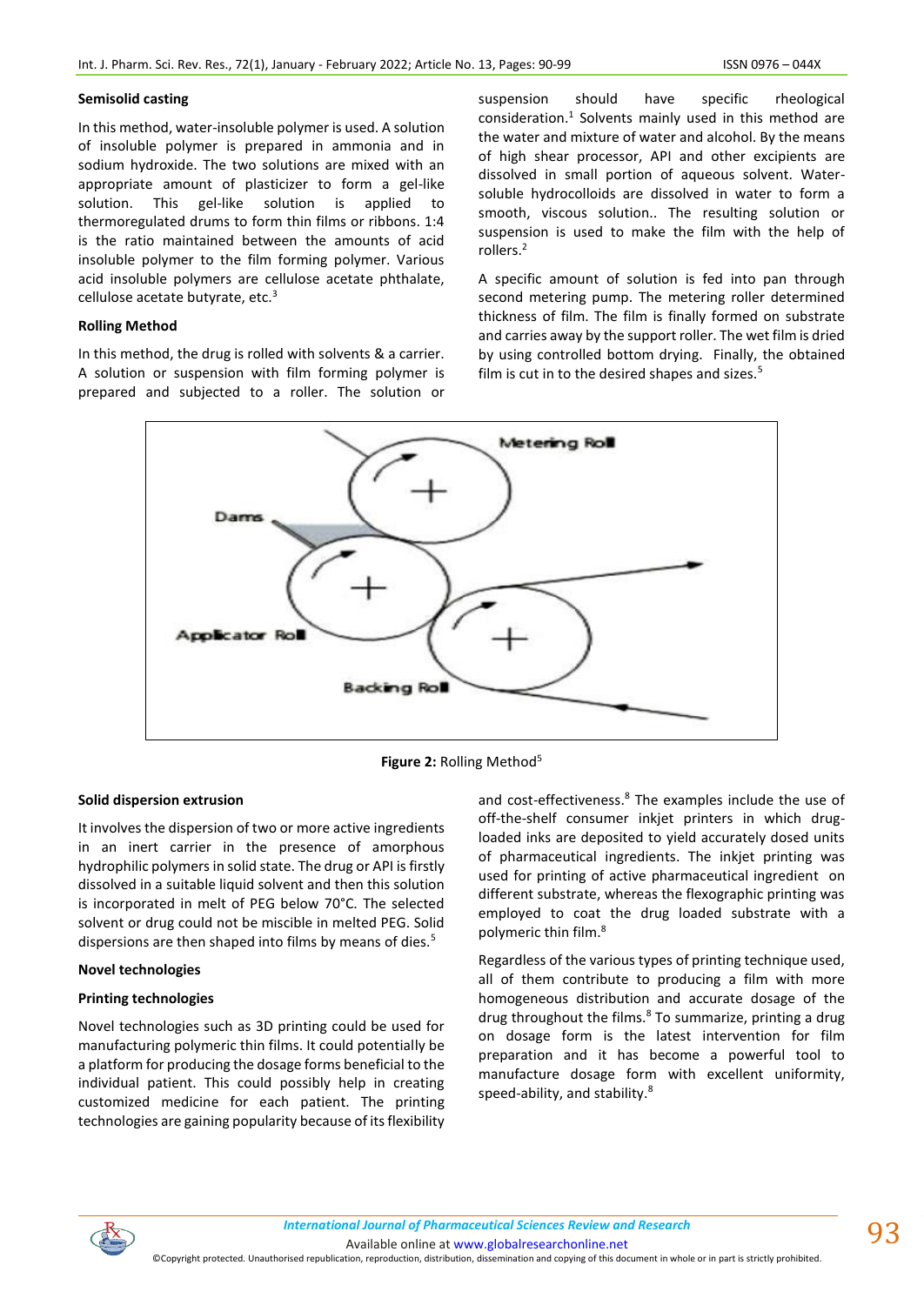

Figure 3: Schematic overview of flexography technology for the preparation of films<sup>8</sup>

#### **XGel**

For healthcare and pharmaceutical products, XGelTM film provides unique product benefits. It is made without the use of animals, has religious approval, and is ideal for vegetarians. The film is devoid of GMOs, and continuous production processing allows for a cost-effective and competitive manufacturing platform. Taste masking, colouring, layering, and enteric qualities are all possible with XGelTM films, which also have the ability to contain active pharmaceutical ingredients. XGelTM film systems are frequently used to encapsulate any oral dose form and must be soluble in both cold and hot water. XGelTM film is made up of a variety of water-soluble polymers that have been precisely tailored for the application.<sup>10</sup>

# **Soluleaves**

This technology is employed to supply a variety of oral delivery films that may incorporate active ingredients, colours, and flavours. Soluleaves™ films are often designed to dissolve rapidly on contact with saliva, quickly releasing the active ingredients, and flavours. For pharmaceutical uses, this method of administration is particularly useful for paediatric or elderly patients who may have difficulty swallowing traditional tablets or capsules. The delivery system are often used for the cough/cold, gastrointestinal and pain therapeutic areas also as delivering nutritional products. SoluleavesTM films can also be made to attach to mucous membranes and release the active component over a 15-minute period.<sup>10</sup>

# **Wafertab**

Wafertab™ may be a drug delivery system that comes with pharmaceutical actives into an ingestible filmstrip. When the strip comes into contact with saliva in the mouth, the system allows quick breakdown and release of actives. The Wafertab™ filmstrip are often flavoured for additionally improved taste masking. The active ingredient is carefully dosed and integrated into the body of a prefabricated XGelTM film, avoiding needless heat and moisture exposure and potentially improving product stability. Wafertab™ are often prepared in a variety of shapes and sizes and is a perfect method for delivery of medicines,

which require fast release or to be used by patients who have difficulty in swallowing.<sup>10</sup>

# **Foamburst**

It's a variation of the SoluleavesTM technology in which a noble gas is injected into the film during the manufacturing process. This results in a honeycombed film that dissipates quickly, providing a completely unique tongue feel. Foamburst™ has attracted interest from food and confectionary manufacturers as a way of carrying and releasing flavours.<sup>10</sup>

#### **Evaluation of Oral thin films**

### **Thickness**

A micrometre screw gauge or a calibrated digital vernier calliper is used to determine the thickness of the film. The film thickness should be in the range of 5-200 m. The thickness of the film should be assessed at five separate points (four corners and one in the middle), and uniformity in the thickness of the film is critical since it is directly related to the accuracy of dose distribution in the film.<sup>10</sup>

# **Dryness test/Tack test**

Set-to-touch, dust-free, tack-free (surface dry), dry-totouch, dry-hard, dry-through (dry-to-handle), dry-torecoat, and dry print free are the eight phases of the film drying process that have been recognised. Although these tests are generally designed to evaluate paint films, the majority of the investigations may be meticulously altered to assess pharmaceutical OTF. The tenacity with which the strip sticks to an accessory (a piece of paper) that has been pressed into contact with the strip is referred to as tack.<sup>6</sup>

# **Tensile strength**

The greatest stress applied to a point where the strip specimen breaks is known as tensile strength. It's computed by dividing the applied load at rupture by the film's cross-sectional area, as shown below.<sup>1</sup>

Tensile strength =  $\frac{1}{\text{Film thickness } \times \text{ film width}}$ Load at failure  $\times$  100



Available online a[t www.globalresearchonline.net](http://www.globalresearchonline.net/)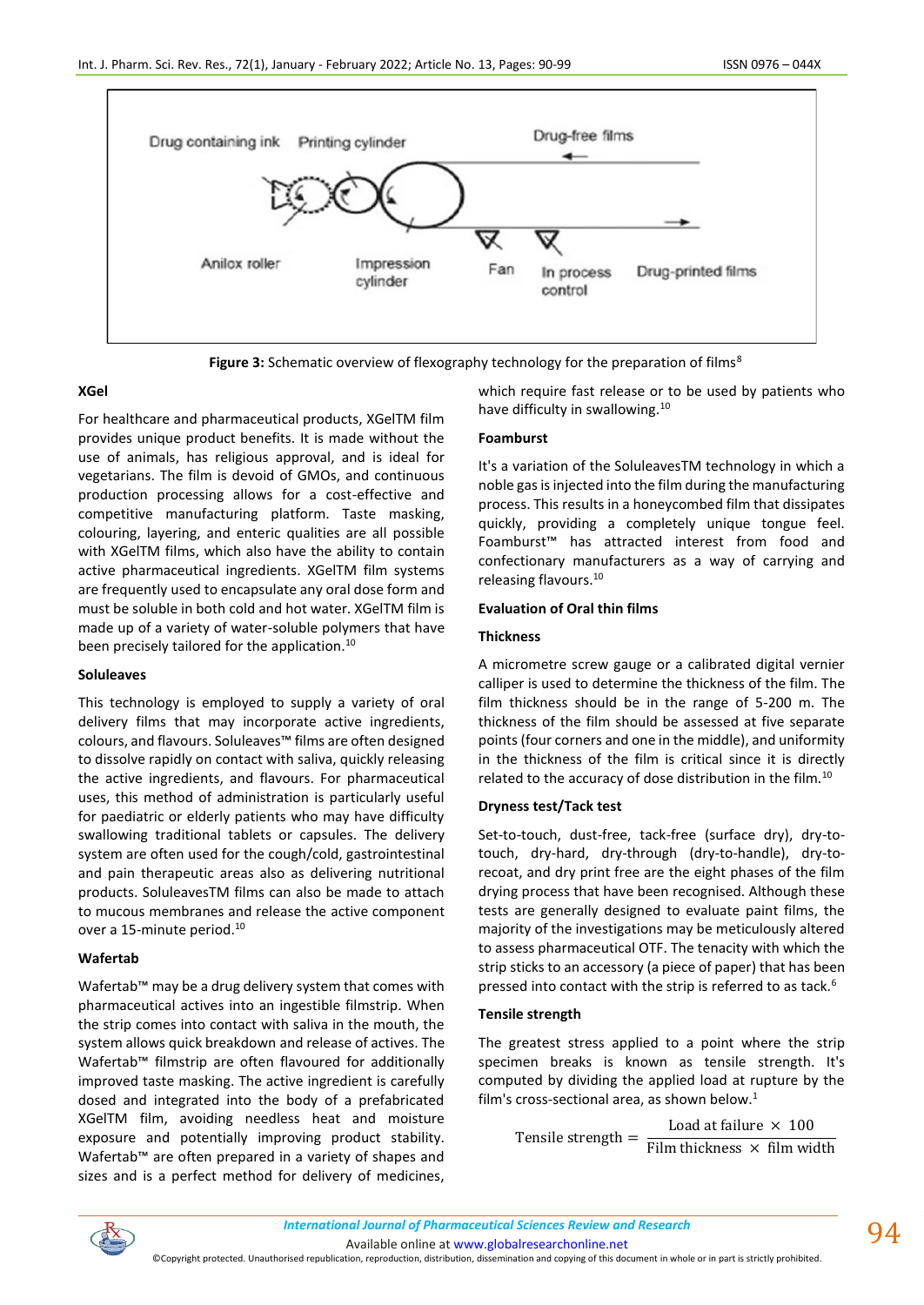#### **Percent elongation**

Strain occurs when tension is given to a film  $(2 \times 2 \text{ cm}^2)$ sample, which causes it to stretch. Strain is the deformation of a strip prior to it breaking due to stress. The Hounsfield universal testing machine is used to measure it. Strip elongation increases in general when the plasticizer content rises. It is calculated by the formula.<sup>10</sup>

> % Elongation = Increase in length of strip  $\times$  100 Initial length of strip

#### **Young's modulus**

Young's modulus, sometimes known as elastic modulus, is a measure of strip stiffness. In the zone of elastic deformation, it is expressed as the ratio of applied stress to strain:

Young′s modulus = Slope  $\times$  100 Film thickness  $\times$  cross – head speed

With little elongation, hard and brittle strips show high tensile strength and Young's modulus. Typical young's modulus value for film is  $0.30 \pm 0.07$  Mpa.<sup>1</sup>

# **Tear resistance**

The rip resistance of plastic film or sheeting is a complex function of its ultimate rupture resistance. The tear resistance value in newton (or pounds force)<sup>1</sup> is the maximal stress or force necessary to tear the specimen (which is usually determined around the commencement of tearing). The load is mostly applied at a low rate of 51 mm/min.<sup>10</sup>

# **Folding endurance**

To test folding endurance, a strip of film is cut and folded repeatedly at the same location until it breaks. The value of folding endurance is determined by the number of times the film could be folded at the same location without breaking. Typical folding endurance for film is between 100-150.<sup>1</sup>

# **Swelling index**

The examinations of the film's swelling index are carried out in simulated salivary fluid. The film sample is weighed and placed in a stainless-steel wire sieve that has been preweighed. In a mortar, the mesh containing the film is submerged in 50 ml of simulated salivary medium. At each interval, the weight of the film is measured until it reaches a consistent weight. The following formula is used to determine the degree of swelling:

$$
SI = \frac{wt - wo}{wo}
$$

Where,

SI = swelling index

Wt = the film's weight at time "t"

and Wo = weight of the film at  $t = 0[1]$ 

# **Surface pH test**

Because the surface pH of a fast-dissolving strip can have negative effects on the oral mucosa, it's important to check the pH of the film. The pH of the film's surface should be 7 or close to neutral. A mixed pH electrode can be used for this purpose. OTF was slightly wetted with water, and the pH was determined by placing an electrode on the surface of the oral film. This research should be carried out on at least six films of each formulation, with the mean and standard deviation calculated. Another approach for determining the surface pH is to place the films on a 1.5 percent w/v agar gel, then place the pH paper on the film, and the change in colour of the pH paper gives the surface pH of the film.<sup>10</sup>

# **Contact angle**

Contact angle measurement predicts the wetting behaviour, disintegration time, and dissolution of oral film. These measurements are performed with help of goniometer and the measurements should be done at room temperature. Double distilled water should be used to determine the contact angle. On the surface of the dry film, a drop of double distilled water is applied. A digital camera is used to capture images of water droplets within 10 seconds of their deposition. Digital pictures can be analysed by image 1.28v software (NIH, USA) for angle determination.<sup>10</sup>

### **Transparency**

A basic UV spectrophotometer can be used to determine the transparency of the films. Cut the film samples into rectangles and set them on the spectrophotometer's interior side. Then, at 600 nm, determine the transmittance of the films. The films' transparency was determined as follows:

$$
Transport = \frac{(\log 1600)}{b} = -\epsilon c
$$

Where,

T600 is the transmittance at 600 nm

b is the film thickness (mm)

c is concentration $1$ 

# **Content uniformity**

Each film is filtered after being dissolved in a suitable solvent for content uniformity, and the drug content in each film is determined using the appropriate quantification method. It is expected that the relative standard deviation % is not more than  $6\%$ .<sup>11</sup>

# **Moisture content**

The produced film was first weighed and then put in cadmium chloride desiccators. After 3 days the film was reweighed to obtain the percentage of moisture loss. $1$ 



Available online a[t www.globalresearchonline.net](http://www.globalresearchonline.net/) ©Copyright protected. Unauthorised republication, reproduction, distribution, dissemination and copying of this document in whole or in part is strictly prohibited.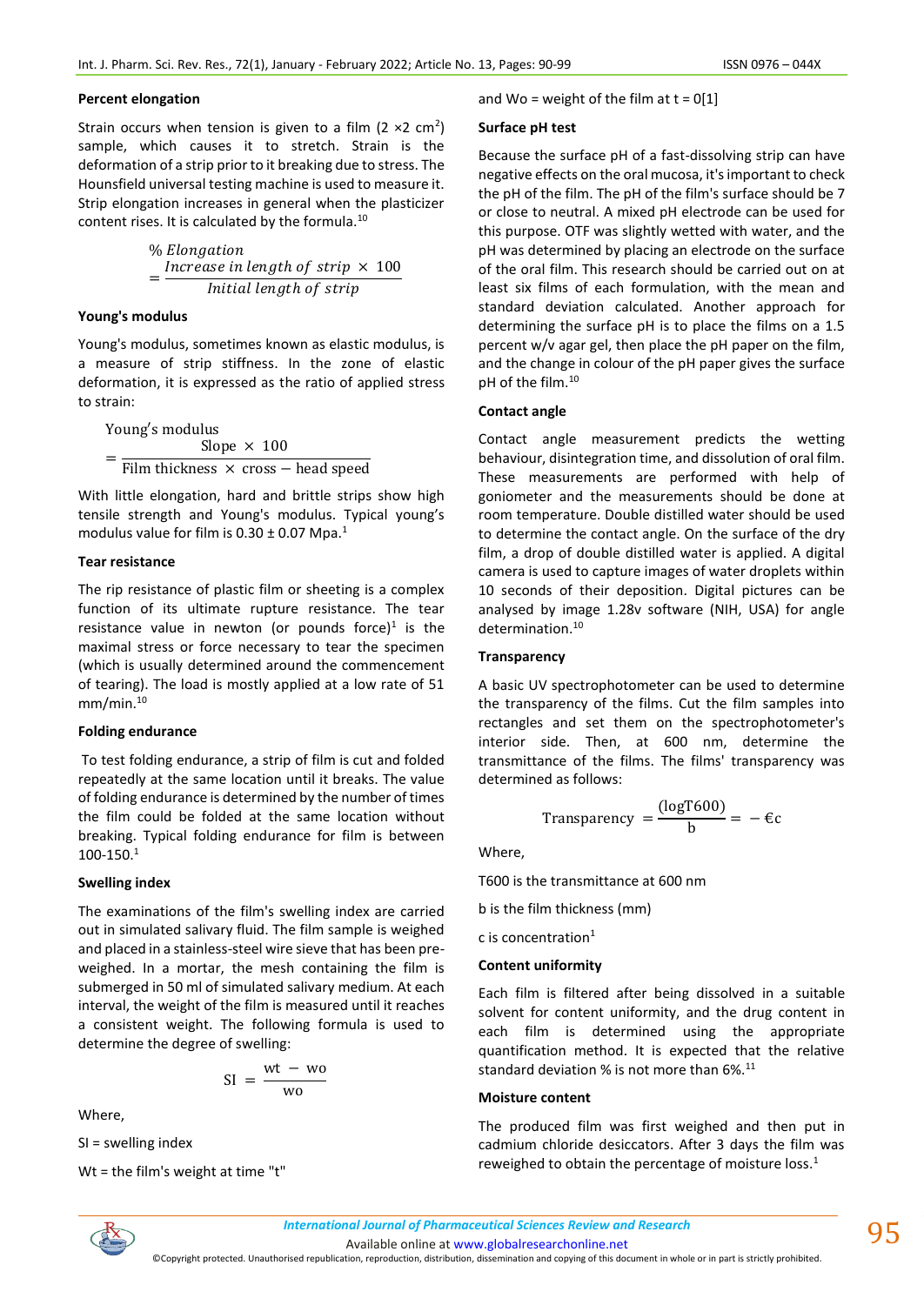% Moisture content = Initial weight − Final weight Initial weight X100

#### **Disintegration test**

When a film comes into contact with water or saliva, the disintegrating time (seconds) is measured. Pharmacopeial disintegrating test apparatus may be used for this study. Typical disintegration time for film is  $5-30 s<sup>1</sup>$ 

# a. **Slide frame method**

A pipette was used to drop one drop of distilled water on the oral films. Then the films were clipped into slide frames and placed on a petri dish surface.<sup>1</sup> The time it took for the film to dissolve and a hole to appear within it was measured.

#### b. **Petri dish methods**

2 ml of distilled water was placed in a petri dish and one film was placed on the surface of the water and the time measured until the oral film dissolves completely was recorded.<sup>1</sup>

### *In vitro* **dissolution studies**

Under standardised conditions of liquid/solid interface, temperature, and solvent concentration, dissolution is defined as the amount of drug material that enters the solution per unit time. For dissolution testing, any of the pharmacopoeia's standard basket or paddle apparatus can be utilised. The dissolution medium will be chosen based on the sink circumstances and the greatest dose of API. The temperature of the dissolving media should be kept at 37 0.5°C and the rotational speed at 50. The paddle apparatus has the problem of causing oral films to float over the dissolving media when used.<sup>10</sup>

# **Organoleptic evaluation**

Most of the people accept products with sweet taste. Special controlled human taste panels are used for product evaluation. For this purpose, in-vitro methods of utilizing taste sensors, specially designed apparatus and drug release by modified pharmacopeial methods are used.<sup>5</sup>

# **Stability study**

The International Conference on Harmonization (ICH) guidelines should be followed when conducting a stability study. The prepared formulation was wrapped in a unique fashion. Firstly, it was wrapped in a butter paper then above it an aluminium foil was wrapped and the packing should be placed in an aluminium pouch and make it heat sealed. Storage temperatures for formulations should be 30°C/60 percent relative humidity (RH) and 40°C/75 percent RH, respectively. The films were examined for drug content, disintegration time, and physical appearance after 3 months.<sup>10</sup>

#### **Stickiness Determination**

It is evaluated by texture method usually used for measurement of the tack of pressure sensitive adhesives.<sup>6</sup>

# **Determination of % yield**

The following formula [10] can be used to compute the percentage yield of buccal patches:

$$
\% yield = \frac{\text{Mass of the buccal patches obtained}}{\text{Total weight of drug and polymer}} X100
$$

#### **Scanning electron microscopy**

To study the surface morphology of film, scanning electron microscopy is used. The film sample should be placed in a sample holder, and various photomicrographs with tungsten filament as an electron source can be taken at 1000 magnification.<sup>10</sup>

#### **FT-IR**

FT-IR (ATR) spectrophotometer is used to detect unwanted interactions between formulation components and the pure API.<sup>11</sup>

#### **XRD**

The X-ray diffraction analysis helps to determine the crystal or amorphous nature of the drugs incorporated in the films. Thus it helps to check whether any polymorphic changes have occurred in the drug containing film, during the various stages of manufacturing. $11$ 

# **DSC**

The DSC analysis is used to show that the medicine is compatible with other auxiliary chemicals. The reference and sample are brought to the same temperature, and the sample's interactions are investigated based on the heat exchange.<sup>7</sup> A portion of the OTF sample is sliced, placed in the alumina pan, and analysed at a specific flow rate of atmospheric nitrogen (mL/min).<sup>11</sup>

#### **Polymers used in formulation of Oral thin films**

Polymers are the foundation of film formulations, and a variety of polymers are available for thin film production. For achieving desired film properties polymers can be used alone or in combination of other polymers.

Characteristics of polymers used:-

- 1. Non-toxic
- 2. Non-irritant
- 3. Do not contain any leachable impurities

Water-soluble polymers are used as film formers to create a thin film that disintegrates quickly, has good mechanical strength, and has a pleasant mouth feel. For film preparation, both natural and synthetic polymers are utilised.

For imparting specific properties in thin films different polymers are available. For example, gelatin are available in different molecular weight, and thus the appealing and glossy films could be obtained with the gelatin having a high molecular weight. Pullulan is commonly used to create thin films with good solubility, mechanical strength, and stability over a wide temperature range. Chitosan was

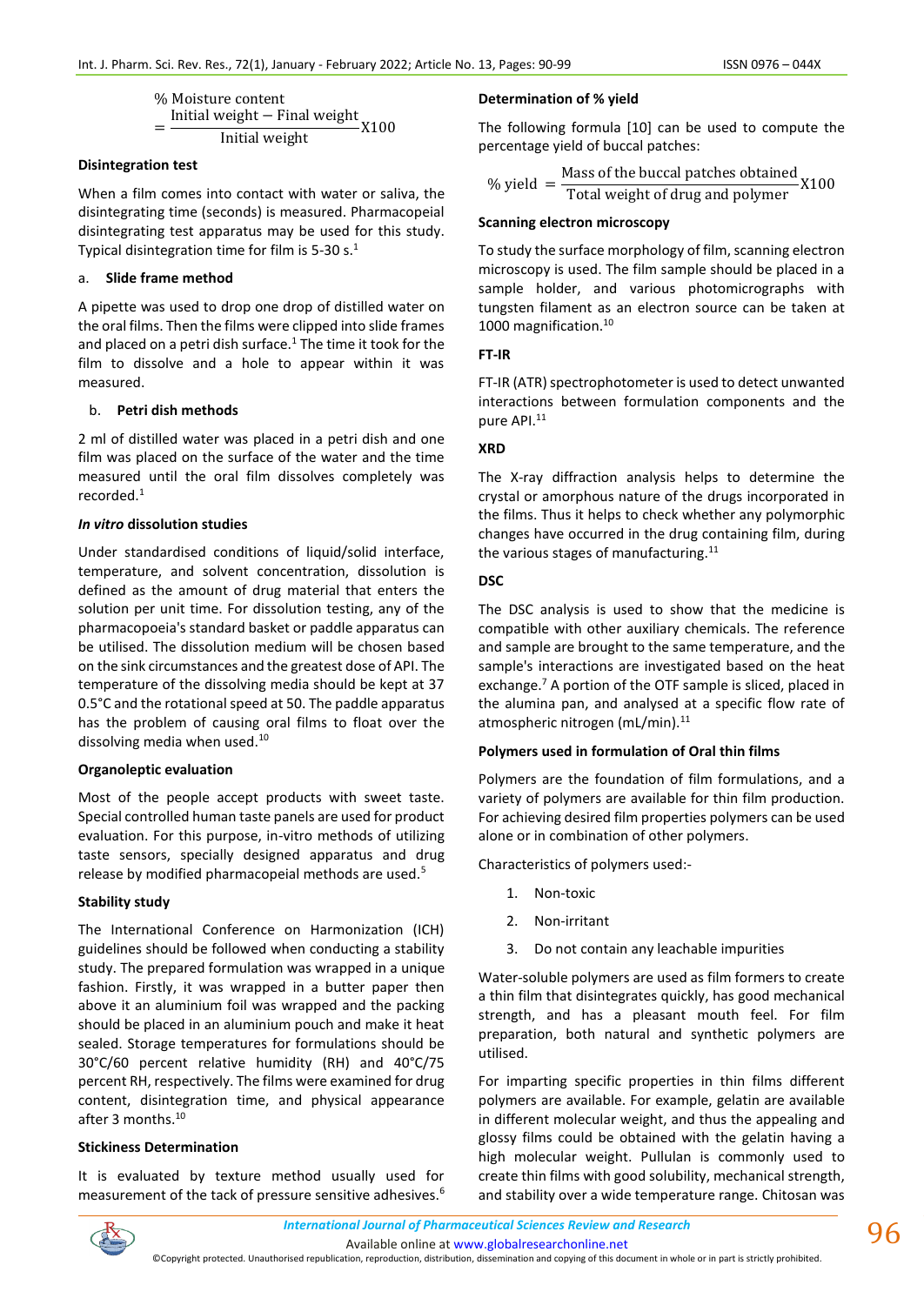combined with either high methoxy pectin (HMP) or low methoxy pectin (LMP) to produce a thin layer with outstanding mechanical strength. The film forming polymers such as hydroxypropyl cellulose (HPC), methyl cellulose and carboxymethyl cellulose (CMC) produces a thin film with less water vapour barrier due to hydrophilic nature which aids in water retention.

In general polymers are known as excipients, but it is an essential component used in designing and formulating thin films. Therefore it is necessary to understand properties of polymers such as chemistry, rheology and physicochemical properties of polymer for maximizing their use in formulation & designing. The selection of right polymer while developing polymeric film is difficult therefore formulator should consider various points as per requirement. Therefore, it is important to consider the appropriate polymer for producing a thin film with a better performance that assures high therapeutic success.<sup>7</sup>

#### **Effect of Polymers in Oral thin films**

#### *Losartan potassium Oral thin films*

N. G. Raghavendra Rao, et al., developed fast dissolving oral thin films of losartan potassium in which HPMC polymer was used having viscosity of 15 cps & 50 cps, in a concentration of 1000 mg & 750 mg respectively. With above concentration of polymers, the disintegration time obtained was in range 50-90 sec. Further, with above concentrations of polymers the release pattern of Losartan potassium was about 100% within 30 minutes of *in-vitro* dissolution study.<sup>12</sup>

# *Fast dissolving oral thin film of Caffeine*

Farhana Sultana et al., developed fast dissolving oral thin films of caffeine in which HPMC (15cps), sodium alginate and kollicoat were used in concentration of 1500-2500 mg, 750mg, 750-1250 mg respectively. In these films with above concentration of HPMC the disintegration time obtained was in range 15-45 sec, for sodium alginate the disintegration time obtained was in range 20-35 sec and for kollicoat the disintegration time obtained was in range 15-30 sec. Further using *in-vitro* dissolution study, the release pattern of caffeine was about 100% within 100-300 sec, 150-250 sec and 100-200 sec for HPMC, sodium alginate and kollicoat respectively.<sup>13</sup> Thus exhibiting faster release of caffeine with lowest concentration of kollicoat polymer.

# *Fast dissolving drug delivery system of Salbutamol sulphate*

N.L Prasanthi et al., developed fast dissolving oral thin films of Salbutamol sulphate in which hydroxy propyl cellulose (HPC), hydroxy propyl methylcellulose (HPMC) & sodium alginate were used in concentration of 0.5-2 mg each respectively. For these films disintegration time obtained was in the range of 1.5-2.5 min, 2-80 min and25-60 min which indicates the disintegration time is greater with respect to polymer i.e., HPC & sodium alginate is highly variable when HPMC is used as a polymer.<sup>14</sup>

#### *Oral thin films of Sumatriptan succinate*

Buchi N. Nalluri, et al., developed fast dissolving oral thin films of anti-migraine drug Sumatriptan succinate in which HPMC E5 , HPMC E15 and Polyvinylpyrrolidone (PVP) were used in concentration of 650 mg, 650 mg and 2 mg respectively . HPMC was used with and without PVP in the preparation of samples. The disintegration time using petri dish method for HPMC E5 was found to 25-30 sec, for HPMC E15 disintegration time 31-37 sec and for HPMC E5 with PVP the disintegration time was 9-10 sec, thus exhibiting that when HPMC & PVP polymers used in combination the deduction in the disintegration time was observed. Further in *in-vitro* dissolution study, the 100% release of Sumatriptan succinate was obtained in shortest duration of 10 sec when HPMC E5 was used in combination with PVP. Whereas, with single HPMC E5, 100% release was obtained within 40-60 sec and with single HPMC E15, 100% release was obtained within 100-120 sec.<sup>15</sup>

#### *Fast dissolving films of Levocitirizine dihydrochloride*

Prabhakara Prabhu et al., developed thin films of Levocitirizine dihydrochloride with the purpose of developing a dosage form for a very quick onset of action, which is beneficial in managing severe conditions of allergies. The films of levocetirizine dihydrochloride were prepared by using polymers such as HPMC and PVA, as either single polymer or in combination of two. In films with only HPMC as polymer, the disintegration time was found to be 10-34 sec, whereas in films containing only PVA as a polymer, the disintegration time was 58-106 sec. Whereas when both the polymers were used in combination, disintegration time was found to be 32-130 sec.<sup>16</sup> Thus concluding that when low viscosity HPMC polymer are used, disintegration was obtained in less duration of time.

# *Mouth dissolving film of Etoricoxib*

K. Senthilkumar and C. Vijaya developed thin film of Etoricoxib in which HPMC E15 polymer was used in concentration of 150 mg. In these films with above concentrations of polymers the disintegration time obtained was in range 8-10 sec and about 100% release was obtained within 30 min of *in-vitro* dissolution study.<sup>17</sup> This further confirmed that low viscosity of HPMC polymer is useful to obtain faster dissolution with rapid disintegration.

#### *Oral disintegration thin films of Lovastatin*

P. Pragathi et al., developed thin film of lovastatin in which gelatin & PVA polymer was used in the concentration of 4.5 mg & 3.5 mg respectively. In these films with above concentrations of gelatin and PVA the disintegration time obtained was in range 10-72 sec and 7-70 sec, respectively.<sup>18</sup> This exhibited that lower the concentration of PVA, faster disintegration was obtained.

# **Oral fast-dissolving films of Rupatadine fumarate**



Available online a[t www.globalresearchonline.net](http://www.globalresearchonline.net/)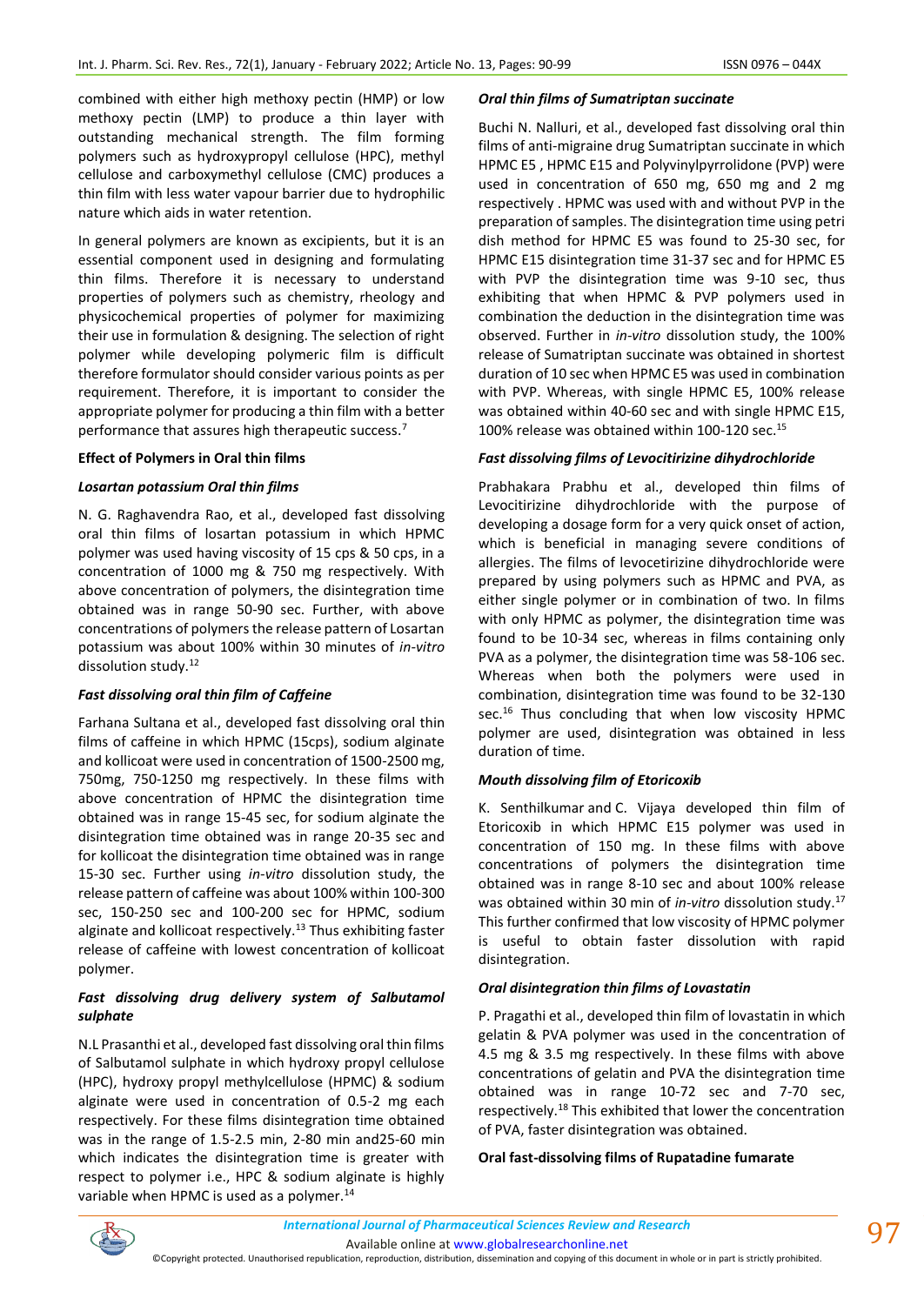A. Roy et al., developed fast dissolving oral thin films of Rupatadine fumarate in which Pullulan, HPMC E 5 and E15 used in concentrations of 300-400 mg, 400-500 mg and 400-500 mg respectively. In these films with above concentration of Pullulan, HPMC E 5 & E15, the disintegration time obtained was in range 30-32 sec, 28- 37 sec and 36-38 sec, respectively. Further, with above concentrations of all the polymers release pattern of Rupatadine fumarate was about 100% within 180 sec using *in-vitro* dissolution study.<sup>19</sup>

#### *Microemulsion Loaded Sublingual Film of Fentanyl Citrate*

D. Mundhey et al., developed thin films of Fentanyl Citrate in which HPMC E5, And HPMC E15 was used in 50mg and 20-50 mg respectively. The disintegration time obtained with 50mg HPMC E 5 with 22.6 mg of HPMC E15 was 20 sec . Further with with the same concentrations the release pattern of fentanyl citrate was about 100% within 5 min using in-vitro dissolution study.<sup>20</sup>

#### **Selection of Polymer**

The physical and mechanical properties of the oral thin film depends upon the characteristics of film-forming polymer, which forms about 20 to 75% (w/w) of total dry wt of the oral thin films. As a result, one of the most significant and critical parameters for the formulation's effective development is the choice of polymer. The polymers employed should be hydrophilic, disintegrate quickly, have a pleasant tongue feel, and have appropriate mechanical properties. The polymer should have sufficient mechanical, physicochemical, and permeability qualities in addition to its good solubility. A film must have high mechanical strength with suitable elongation and elasticity qualities in order to withstand internal and external stresses created during storage and, in particular, when exposed to climatic conditions.<sup>8</sup>

# **CONCLUSION**

Films combine the benefits of tablets (precise dosage, ease of application) and liquid dosage forms (easy swallowing, rapid bioavailability). As a result, several pharmaceutical companies are transitioning from tablets to fast-acting oral thin films.

Oral Thin Films are new emerging novel drug delivery system of great importance during the emergency situations whenever immediate onset of action is desired and that allows children, elderly and the general public to take their drugs discreetly wherever and whenever they are needed, therefore filling a gap in the market. This technology provides a solid foundation for developing patent-free products and extending the patent lives of current ones. The use of fast dissolving oral thin films is not restricted to buccal fast dissolving systems, but also includes gastro-retentive, sublingual delivery systems, and other applications. Incorporation of incompatible active medicinal components in a single formulation utilising multilayer films fused together is one of the future applications. In between the incompatible active

pharmacological ingredients, an inactive film layer can be placed. Thin films containing active pharmacological components with high transmucosal flux rates can be inserted into buccal or sublingual regions to dissolve slowly. Drugs coated with controlled release polymers can also be incorporated. This technology is being studied extensively and there is wide scope for further research in this field.

#### **REFERENCES**

- 1. Pallavi P, Shrivastava SK, Fast dissolving oral films: an innovative drug delivery system, International Journal of Science and Research, 2014; 3(7): 2088-2093.
- 2. Reza KH and Chakraborty P, Recent industrial development in Oral thin film technology: an overview, PharmaTutor, 2016; 4(8): 17-22.
- 3. Godbole A, Joshi R and Sontakke M, Oral thin film technology- current challenges and future scope, International Journal of Advanced Research in Engineering and Applied Sciences, 2018; 7(2).
- 4. Dhote K, Dhote V and Mishra S, Oral thin films: an overview, Asian Journal of Pharmaceutical Education and Research, 2015; 4(2): 1-29.
- 5. Mahboob MBH, Riaz T and Jamshaid M, Oral films: a comprehensive review, International Current Pharmaceutical Journal, 2016; 5(12): 111-117.
- 6. Siddiqui M, Garg G and Sharma P, A short review on "A novel approach in oral fast dissolving drug delivery system and their patents", Advances in Biological Research, 2010; 5 (6): 291-303.
- 7. Dahiya M, Saha S and Shahiwala A, A review on mouth dissolving films, Current drug delivery, 2009; 6: 469-76.
- 8. Karki S, Kim H, Seon-Jeong N, Thin films as an emerging platform for drug delivery, Asian journal of pharmaceutical sciences, 2016; 11: 559–574.
- 9. Radhakisan U R, Chavan V and Tribhuvan N, Mouth dissolving film and their patent: an overview, International Research Journal of Pharmacy, 2012; 3 (9): 39-42.
- 10. Bala R, Pawar P, Khanna S and Arora S, Orally dissolving strips: A new approach to oral drug delivery system, International Journal of Pharmaceutical Investigation, 2013; 3(2): 67-76.
- 11. Sevinç Özakar R, and Özakar E, Current overview of oral thin films, Turkish journal of pharmaceutical sciences, 2021; 18(1): 111–121.
- 12. Rao NGR, Kistayya C and Kumar GV, Design and development of fast dissolving thin films of losartan potassium, International Journal of Pharmaceutical Sciences and Drug Research, 2016; 8(1): 01-6.
- 13. Fahamida S, Yasar A and Pathan SI, Preparation and evaluation of fast dissolving oral thin film of caffeine, International Journal of Pharmacy and Biological Sciences, 2013; 3 (1): 153-161.
- 14. Prasanthi N L, Sowmya Krishna C, Gupta Eswar M, Design and development of sublingual fast dissolving films for an antiasthmatic drug, Der Pharmacia Lettre, 2011; 3(1): 382- 395.



Available online a[t www.globalresearchonline.net](http://www.globalresearchonline.net/)